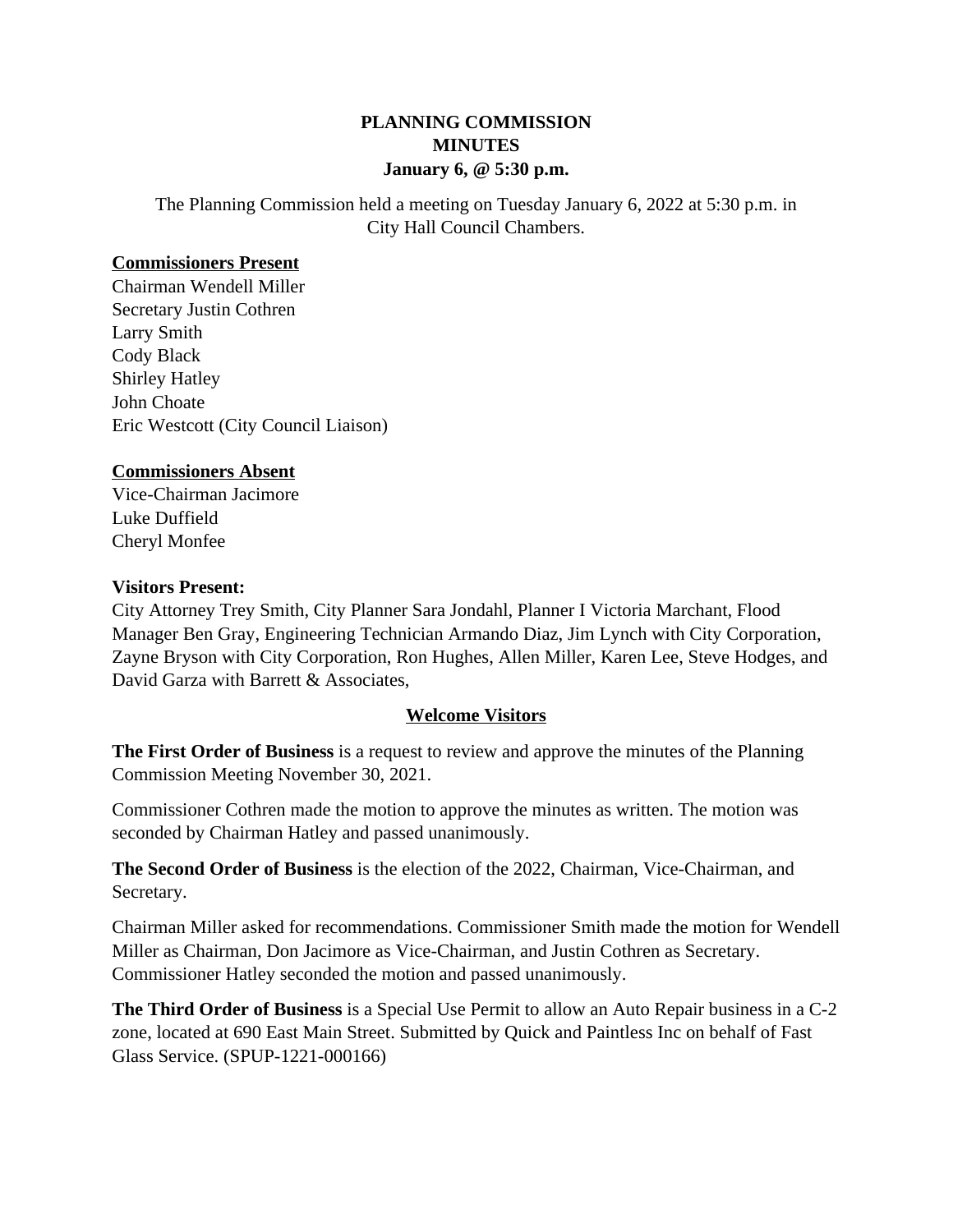City Planner Jondahl stated that this is a special permit application for Auto Service Quick and Paintless Dent Repair. She stated that the existing conditions were that this was located along East Main Street in a Highway Commercial Zone. City Planner Jondahl stated that Fast Glass is currently in operation in the front portion of the building. There are various commercial uses within this area of East Main Street. The building was just west of an Industrial use, the Tyson Distribution Center. She stated the application is to allow an Auto Service Center which is permitted by special use permit. The existing building is also an auto service center; however, no special use permit had previously been issued. Since this is a new business a special use permit is being required. Staff did grant a conditional business license for this location with requirement to obtain a special use permit. An incidental subdivision application will be required, if improvements to the building are requested. Nothing was being requested at that time. There would be one ADA space on the property that would service both of the businesses. According to 3.20 Commercial Building Design the front facade of the structure should be brick or wood. City Planner Jondahl stated that a great portion of the front facade did meet commercial building design and although it did not meet it 100%, it was still in visual harmony with the surrounding structures.

Staff recommended that the application be forwarded to the city council for approval as a result of the findings below:

1. The applicant demonstrates compliance with the regulations within Article 2.10 of the Russellville Zoning Code; and

2. The proposed use is in line with the adjacent use in this district; and

3. Current traffic routes are constructed in such a way to handle the traffic from the business.

Commissioner Choate made the motion to approve the item as presented by staff. Commissioner Smith seconded the motion and passed unanimously.

**The Fourth Order of Business** is a Final Plat for Param Estates, located at 179 Waterworks Road. Submitted by Allen Miller on behalf of Rebecca Brooks. (PLAT-1221-000168

City Planner Jondahl stated that this is an Incidental Subdivision. It was being processed as a minor plat for Param Estates, due to the fact that right-of-way along Water Works Road had never been dedicated to the City of Russellville. She stated that the existing conditions were that there was a single family home located on the site with several accessory or mobile home structures. The applicant was proposing a new single family home on lot one. The lot was located in an R-1 single family residential zone. She restated that the right of way had never been dedicated to the city. She then stated that typically this type of plat would be approved at the staff; however, since there was no adjacent right-of-way because it has never been dedicated to the city, it had to be processed as a minor plat through Planning Commission to City Council. Additionally there was a 24-inch water main that was shown on the final plat and the applicant had delineated that there was a 20-foot easement centered on that water line. The applicant would add the easement to the plat prior to recording and signatures. City Planner Jondahl also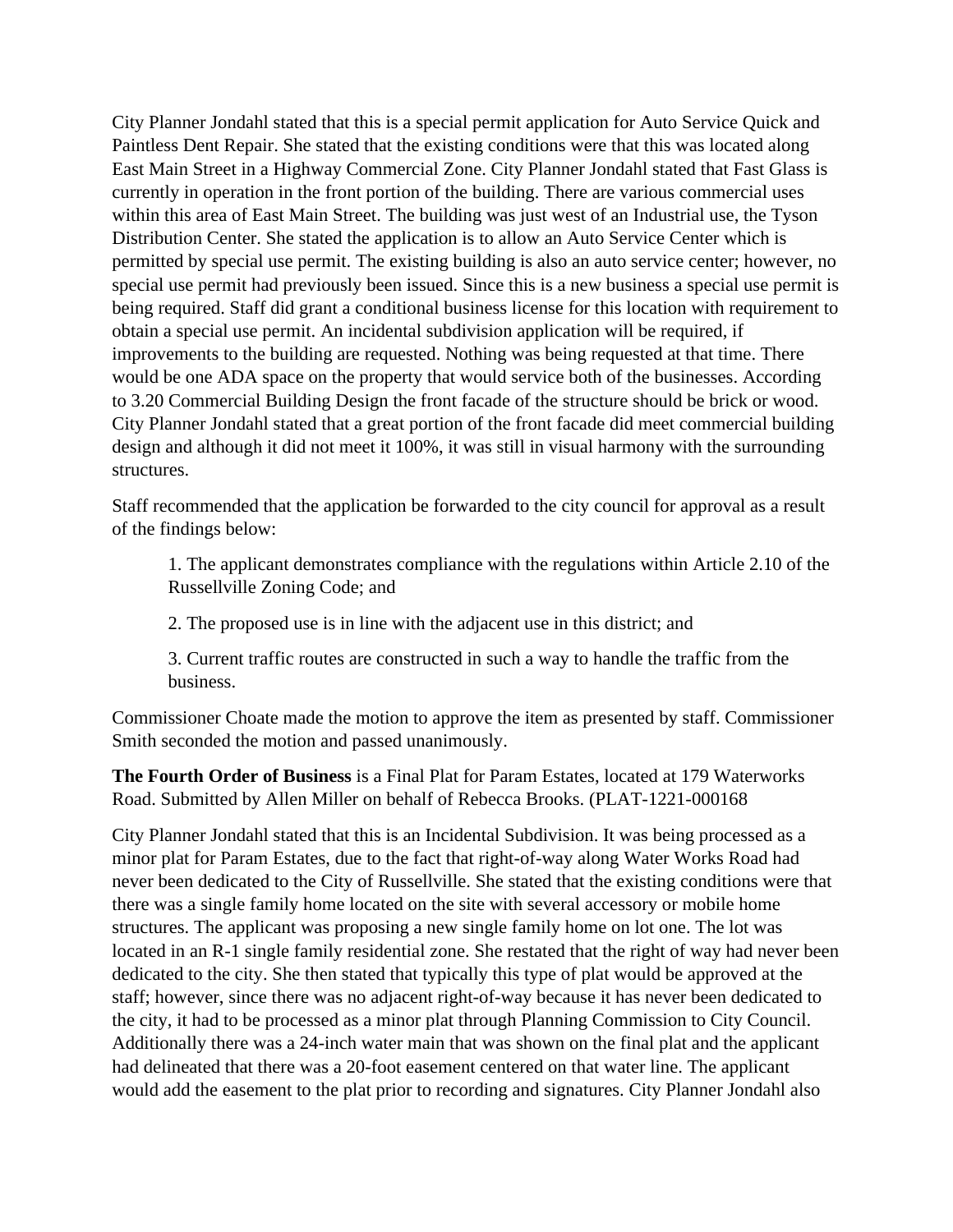noted that any development that occurs within the designated area would require floodplain development permits and any associated study.

Staff recommended that the Final Plat be forwarded to City Council for approval as a result of the findings below:

1. The Final Plat conforms to the Final Plat requirements outlined in Section 5.4 B of the LSDC; and

2. The waterline easement is located in an acceptable location over the existing waterline; and

3. Construction of Residential Single Family homes is the highest and best use of the property.

Commissioner Choate asked City Planner Jondahl if the second lot would be used for industrial use or another residential home. City Planner Jondahl clarified that Lot Two was the location of the existing home, and that the staffs understanding was that the separation of Lot One was for the building of a new single family home.

Commissioner Smith asked if the 20-foot easement was, twenty feet either side of the water line, or in total. Jim Lynch of City Corporation clarified that it was ten feet either side of the water line. Commissioner Smith asked if ten feet was a large enough easement. Jim Lynch of City Corporation confirmed that it was a large enough easement.

Commissioner Smith made the move to approve the Final Plat as presented by staff. Commissioner Black seconded the motion and passed unanimously.

**The Fifth Order of Business** is a revision to the Hudson Harbor PUD, located off of Marina Road. Submitted by Barrett & Associates on behalf of Hughes Construction. (ZONE-1221- 000167)

City Planner Jondahl stated that this is a Rezone Revision to Hudson Harbor PUD. She stated that the existing conditions were that public infrastructure and three building permits had been issued, two of which were nearly complete. A fourth building permit had been applied for but not issued due to not meeting the requirements of the original PUD application. The property was zoned PUD from the surrounding R-1 zone. She then showed another photo of the existing conditions at the location. City Planner Jondahl stated that PUD applications provided a way for creativity with development. They were beneficial when traditional zoning could not be met and allowed jurisdictions the ability to provide additional oversight on a project. PUD Approval conditions did not allow for flexibility. Whatever was approved was exactly what staff was able to approve when they apply for building permits. Any changes must go through the process to update the PUD approval conditions.

At that time the applicant was requesting two changes:

- 1. Additional Square Foot Allowances for homes; and
- 2. An additional façade material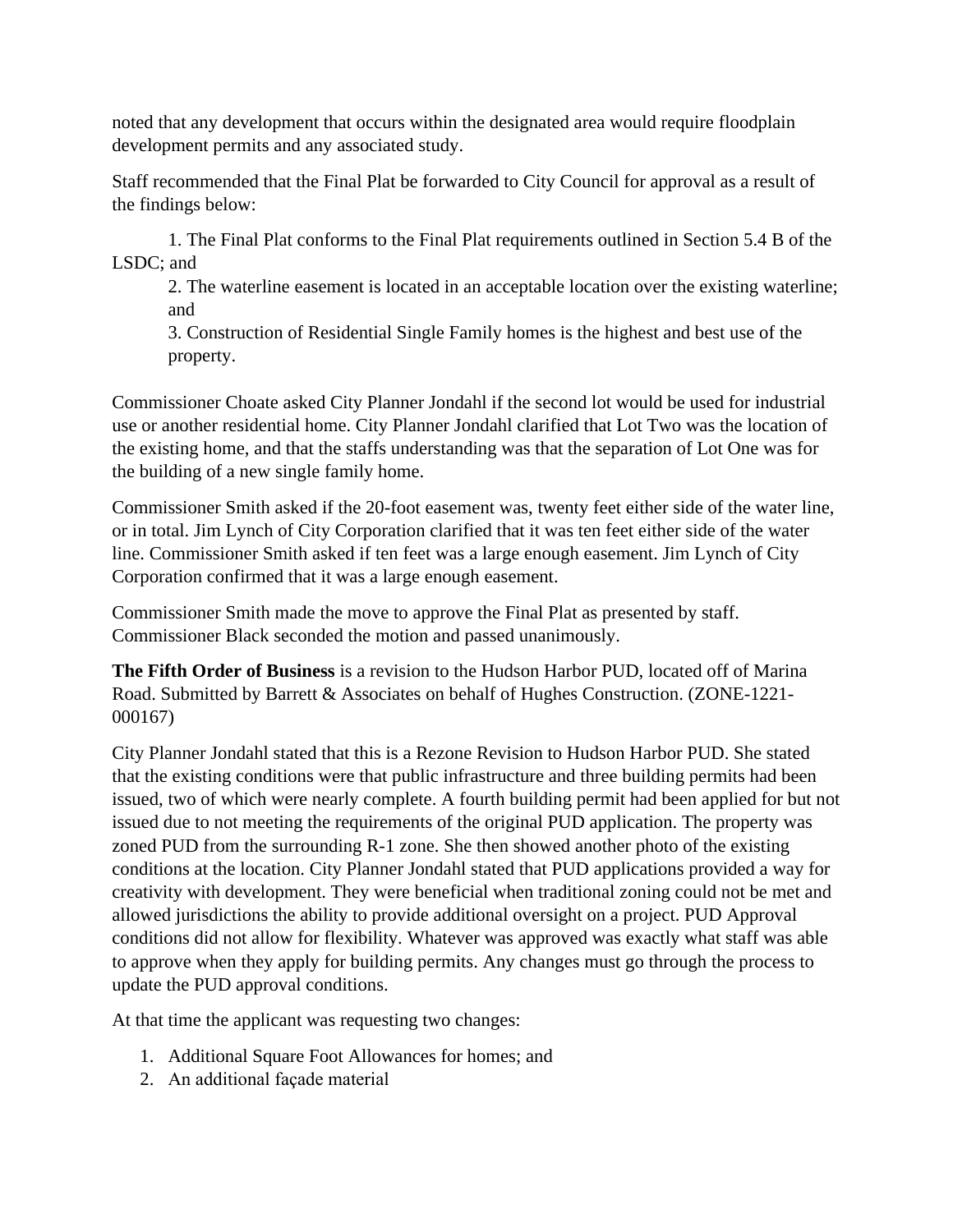City Planner Jondahl reviewed the original four site plans that had already been approved. The site plans had a range of square footage and they all had a delineation on the front. One plan had 1,466 square footage, the largest one was 1,724 square feet and the smallest was 1,382 square feet. There were four total plans in the original proposal and remain as part of the approval. Additionally the façade materials were brick and stone with a varied delineation for the front façade. The applicant was proposing to have ten different site plans that could be laid out right or left. The square foot allowance would range from 1,382 square feet, which includes one of the original plans to a total of 2,431 square feet if a future owner chose all optional square foot space additions. She restated that with PUD applications, whatever was approved, was all that staff had the authority to approve. City Planner Jondahl said that this application was to give them allowance for some flexibility. They had base plans but they had option A. square footage additions, and option B. square footage additions. She then showed some of the different site plans submitted to staff for consideration. The plans still contained delineation on the front, which still allowed for different façade materials. The proposal would include different façade materials. She then stated that the final site plan shown was the reason for the revision. It did not meet the original approval requirements of the original PUD and it requested a façade material that was not outlined. She stated the developer was still looking at stone and brick. The rendering shown said Hardy Board Siding; however, the developer had decided to use Everlast siding. Which was vinyl composite siding, instead of hardy board. City Planner Jondahl then shared information on Everlast from a siding contractor which she had spoken to. Everlast siding was a composite siding. It was a newer product. Then she showed photos of homes in the community where Everlast had been installed as a façade material. Some of the newer homes in Overland Park Subdivision had the Everlast composite siding. The photos shown had been taken in the previous two weeks, showing the Everlast siding. She pointed that the structures did have brick on these, but as staff was reviewing the application it would approve three façade materials.

The staff recommended forwarding this application to the city council with a recommendation to update the original approval to also include the following conditions:

1. Floor plans submitted with this application and the original approval will be the only structures permitted within Hudson Harbor – 10 floor plans in total; and

2. Structures adjacent to each other shall not be the same floor plan; and

3. Siding (Everlast Composite) shall not be installed on adjacent structures; and

4. Siding (Everlast Composite) structures shall have three façade materials brick, stone and siding along the street frontage; and

5. Structures without siding shall only be required to have two façade materials, brick and stone along the street frontage.

6. Decks on the rear of structures may be permitted. As a result of the findings below:

> 1. The intent of the proposal meets the intent of the original approval to maintain the aesthetics of the community; and

2. Siding material allowance does not detract from the original intended approval requirements.

3. Subdivision has been constructed in compliance with original approval.